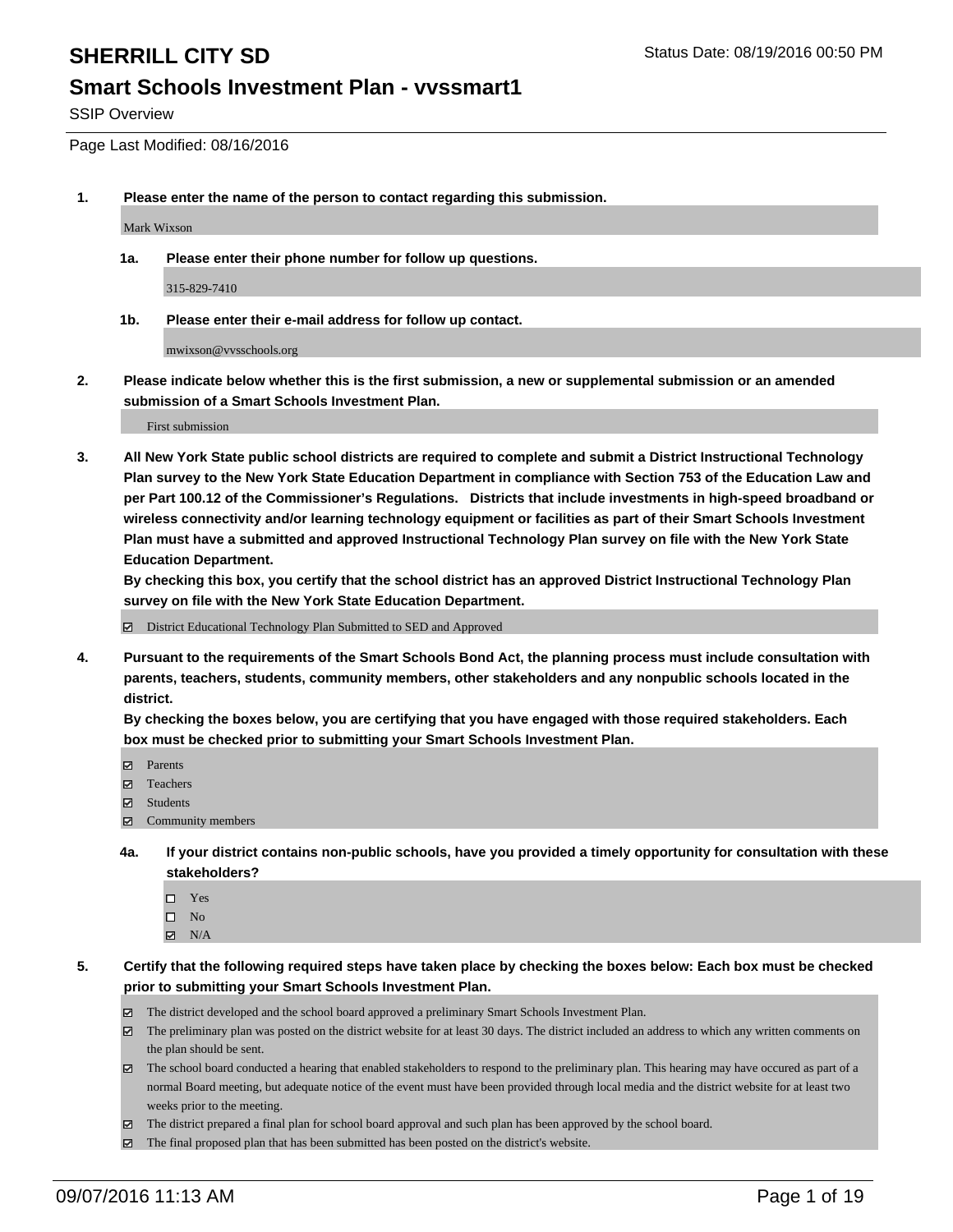## **Smart Schools Investment Plan - vvssmart1**

SSIP Overview

Page Last Modified: 08/16/2016

**5a. Please upload the proposed Smart Schools Investment Plan (SSIP) that was posted on the district's website, along with any supporting materials. Note that this should be different than your recently submitted Educational Technology Survey. The Final SSIP, as approved by the School Board, should also be posted on the website and remain there during the course of the projects contained therein.**

Smart Investment Plan Final.pdf SMART Bond Preliminary Investment Plan.docx

**6. Please enter an estimate of the total number of students and staff that will benefit from this Smart Schools Investment Plan based on the cumulative projects submitted to date.**

2,175

**7. An LEA/School District may partner with one or more other LEA/School Districts to form a consortium to pool Smart Schools Bond Act funds for a project that meets all other Smart School Bond Act requirements. Each school district participating in the consortium will need to file an approved Smart Schools Investment Plan for the project and submit a signed Memorandum of Understanding that sets forth the details of the consortium including the roles of each respective district.**

 $\Box$  The district plans to participate in a consortium to partner with other school district(s) to implement a Smart Schools project.

**8. Please enter the name and 6-digit SED Code for each LEA/School District participating in the Consortium.**

| <b>Partner LEA/District</b> | <b>ISED BEDS Code</b> |
|-----------------------------|-----------------------|
| (No Response)               | (No Response)         |

**9. Please upload a signed Memorandum of Understanding with all of the participating Consortium partners.** (No Response)

**10. Your district's Smart Schools Bond Act Allocation is:**

\$1,706,827

**11. Enter the budget sub-allocations by category that you are submitting for approval at this time. If you are not budgeting SSBA funds for a category, please enter 0 (zero.) If the value entered is \$0, you will not be required to complete that survey question.**

|                                       | Sub-<br>Allocations |
|---------------------------------------|---------------------|
| School Connectivity                   | $\bf{0}$            |
| Connectivity Projects for Communities |                     |
| <b>Classroom Technology</b>           | 1,706,067           |
| Pre-Kindergarten Classrooms           |                     |
| Replace Transportable Classrooms      |                     |
| High-Tech Security Features           | O                   |
| Totals:                               | 1,706,067           |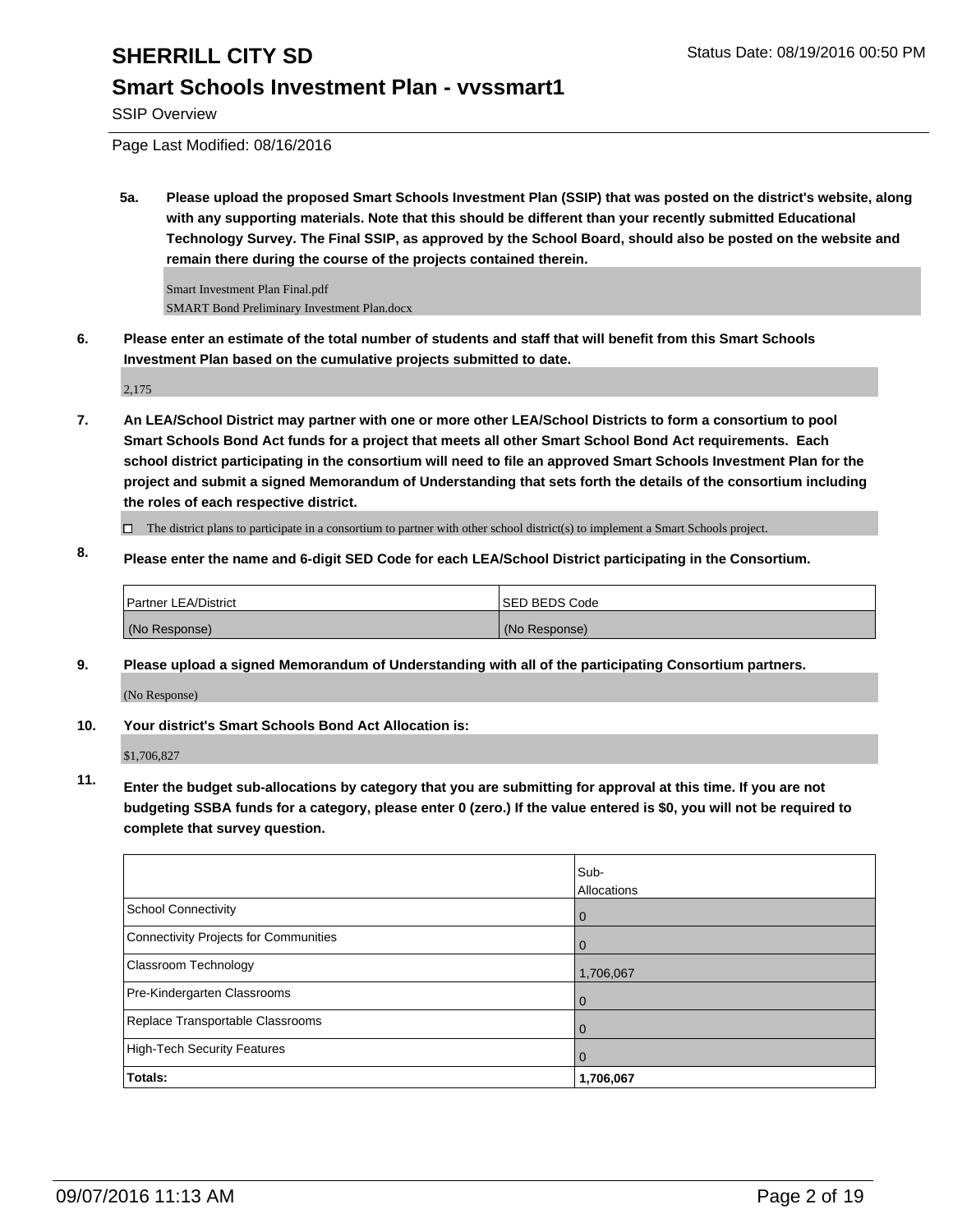School Connectivity

Page Last Modified: 08/15/2016

- **1. In order for students and faculty to receive the maximum benefit from the technology made available under the Smart Schools Bond Act, their school buildings must possess sufficient connectivity infrastructure to ensure that devices can be used during the school day. Smart Schools Investment Plans must demonstrate that:**
	- **sufficient infrastructure that meets the Federal Communications Commission's 100 Mbps per 1,000 students standard currently exists in the buildings where new devices will be deployed, or**
	- **is a planned use of a portion of Smart Schools Bond Act funds, or**
	- **is under development through another funding source.**

**Smart Schools Bond Act funds used for technology infrastructure or classroom technology investments must increase the number of school buildings that meet or exceed the minimum speed standard of 100 Mbps per 1,000 students and staff within 12 months. This standard may be met on either a contracted 24/7 firm service or a "burstable" capability. If the standard is met under the burstable criteria, it must be:**

**1. Specifically codified in a service contract with a provider, and**

**2. Guaranteed to be available to all students and devices as needed, particularly during periods of high demand, such as computer-based testing (CBT) periods.**

**Please describe how your district already meets or is planning to meet this standard within 12 months of plan submission.**

(No Response)

- **1a. If a district believes that it will be impossible to meet this standard within 12 months, it may apply for a waiver of this requirement, as described on the Smart Schools website. The waiver must be filed and approved by SED prior to submitting this survey.**
	- $\Box$  By checking this box, you are certifying that the school district has an approved waiver of this requirement on file with the New York State Education Department.
- **2. Connectivity Speed Calculator (Required)**

|                         | Number of<br><b>Students</b> | Multiply by<br>100 Kbps | Divide by 1000 Current Speed<br>to Convert to<br>Required<br>Speed in Mb | lin Mb           | Expected<br>Speed to be<br>Attained Within Required<br>12 Months | Expected Date<br>l When<br>Speed Will be<br>l Met |
|-------------------------|------------------------------|-------------------------|--------------------------------------------------------------------------|------------------|------------------------------------------------------------------|---------------------------------------------------|
| <b>Calculated Speed</b> | (No<br>Response)             | (No Response)           | (No<br>Response)                                                         | (No<br>Response) | (No<br>Response)                                                 | (No<br>Response)                                  |

### **3. Describe how you intend to use Smart Schools Bond Act funds for high-speed broadband and/or wireless connectivity projects in school buildings.**

(No Response)

**4. Describe the linkage between the district's District Instructional Technology Plan and the proposed projects. (There should be a link between your response to this question and your response to Question 1 in Part E. Curriculum and Instruction "What are the district's plans to use digital connectivity and technology to improve teaching and learning?)**

(No Response)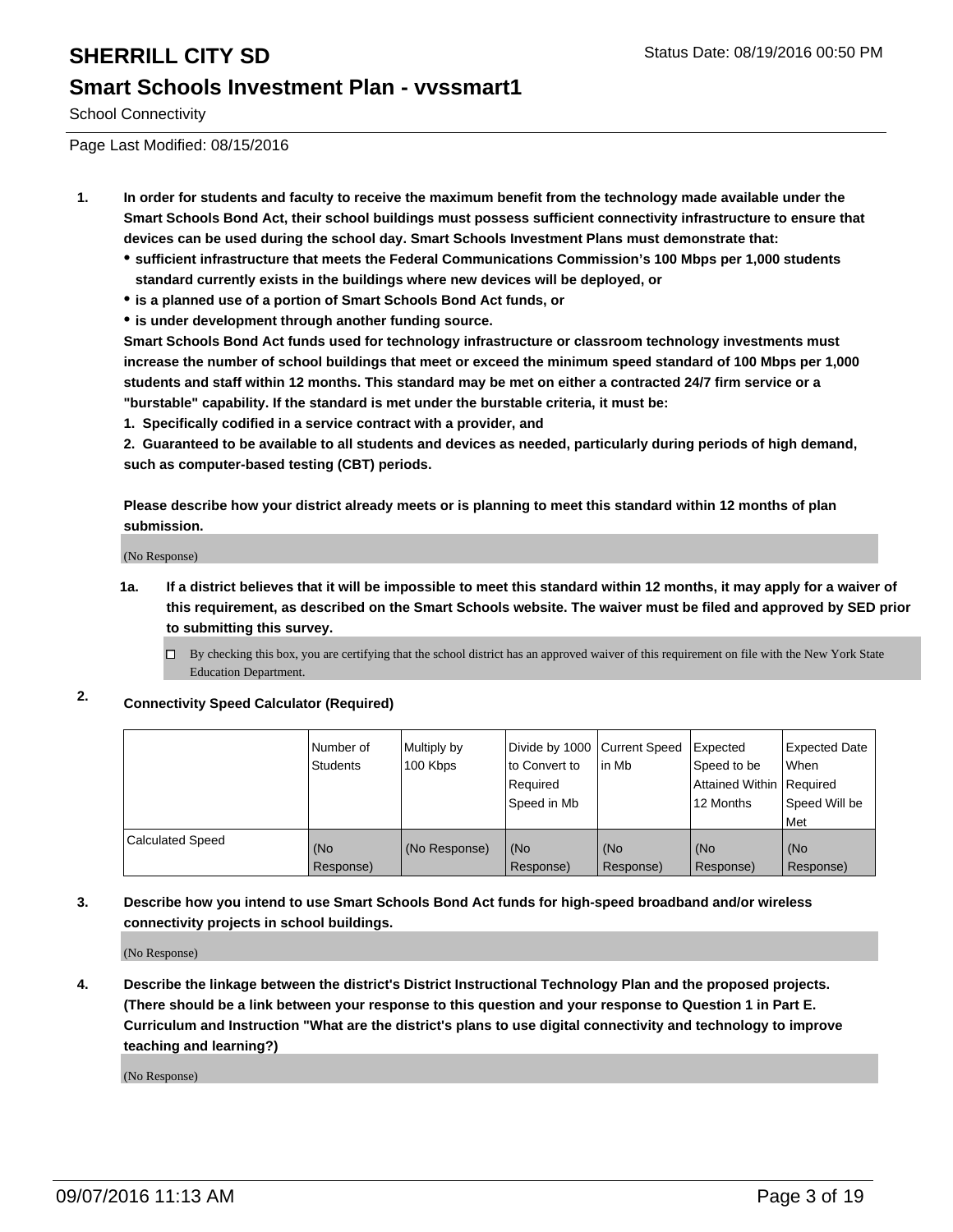### School Connectivity

Page Last Modified: 08/15/2016

**5. If the district wishes to have students and staff access the Internet from wireless devices within the school building, or in close proximity to it, it must first ensure that it has a robust Wi-Fi network in place that has sufficient bandwidth to meet user demand.**

**Please describe how you have quantified this demand and how you plan to meet this demand.**

(No Response)

**6. As indicated on Page 5 of the guidance, the Office of Facilities Planning will have to conduct a preliminary review of all capital projects, including connectivity projects.**

**Please indicate on a separate row each project number given to you by the Office of Facilities Planning.**

| Project Number |  |
|----------------|--|
| (No Response)  |  |

**7. Certain high-tech security and connectivity infrastructure projects may be eligible for an expedited review process as determined by the Office of Facilities Planning.**

**Was your project deemed eligible for streamlined review?**

(No Response)

**8. Include the name and license number of the architect or engineer of record.**

| Name          | License Number |
|---------------|----------------|
| (No Response) | (No Response)  |

**9. If you are submitting an allocation for School Connectivity complete this table.**

**Note that the calculated Total at the bottom of the table must equal the Total allocation for this category that you entered in the SSIP Overview overall budget.** 

|                                            | Sub-              |
|--------------------------------------------|-------------------|
|                                            | <b>Allocation</b> |
| Network/Access Costs                       | (No Response)     |
| <b>Outside Plant Costs</b>                 | (No Response)     |
| School Internal Connections and Components | (No Response)     |
| <b>Professional Services</b>               | (No Response)     |
| Testing                                    | (No Response)     |
| <b>Other Upfront Costs</b>                 | (No Response)     |
| <b>Other Costs</b>                         | (No Response)     |
| Totals:                                    | 0                 |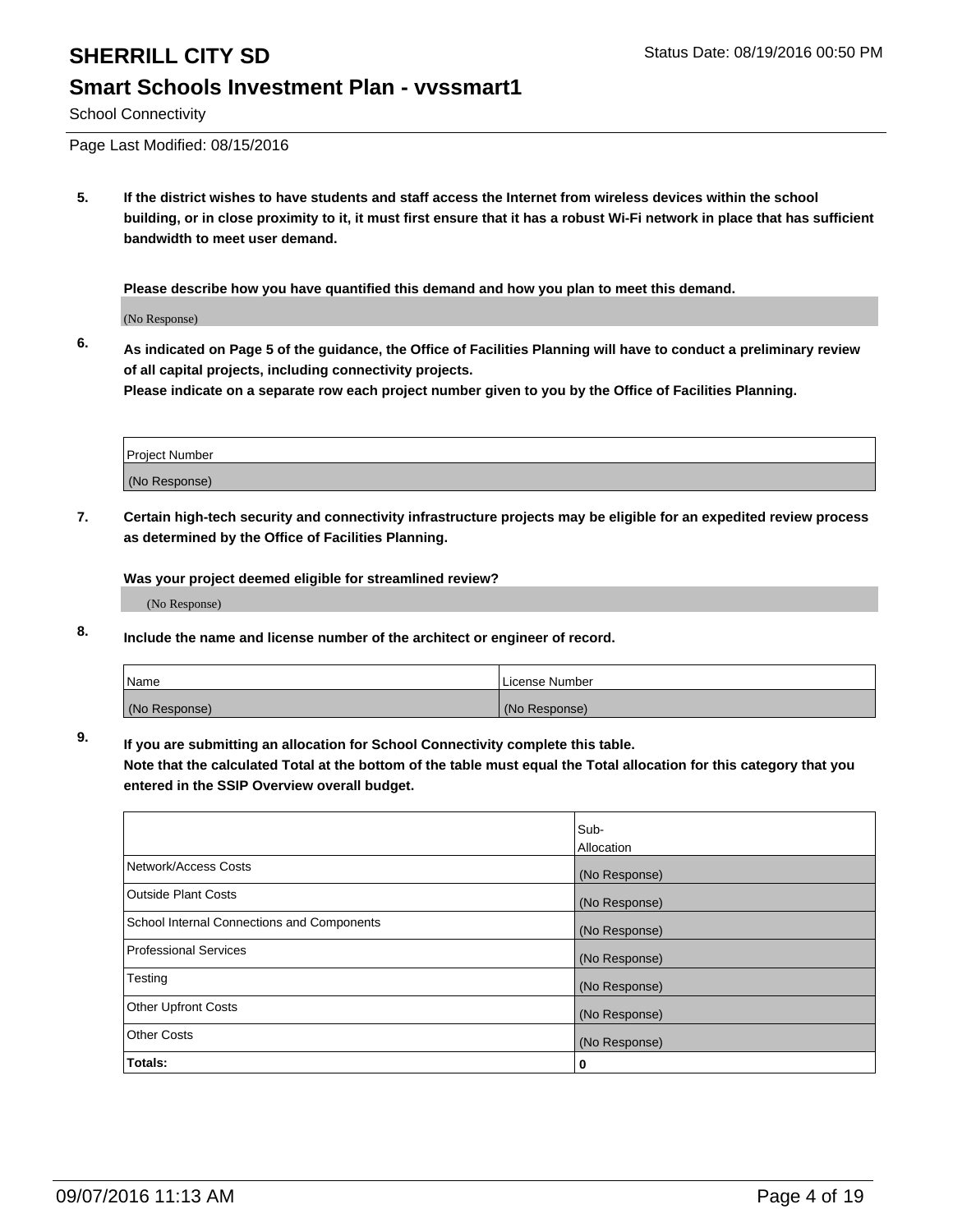School Connectivity

Page Last Modified: 08/15/2016

**10. Please detail the type, quantity, per unit cost and total cost of the eligible items under each sub-category. This is especially important for any expenditures listed under the "Other" category. All expenditures must be eligible for tax-exempt financing to be reimbursed through the SSBA. Sufficient detail must be provided so that we can verify this is the case. If you have any questions, please contact us directly through smartschools@nysed.gov. NOTE: Wireless Access Points should be included in this category, not under Classroom Educational Technology, except those that will be loaned/purchased for nonpublic schools. Add rows under each sub-category for additional items, as needed.**

| Select the allowable expenditure | Item to be purchased | Quantity      | Cost per Item | <b>Total Cost</b> |
|----------------------------------|----------------------|---------------|---------------|-------------------|
| type.                            |                      |               |               |                   |
| Repeat to add another item under |                      |               |               |                   |
| each type.                       |                      |               |               |                   |
| (No Response)                    | (No Response)        | (No Response) | (No Response) | (No Response)     |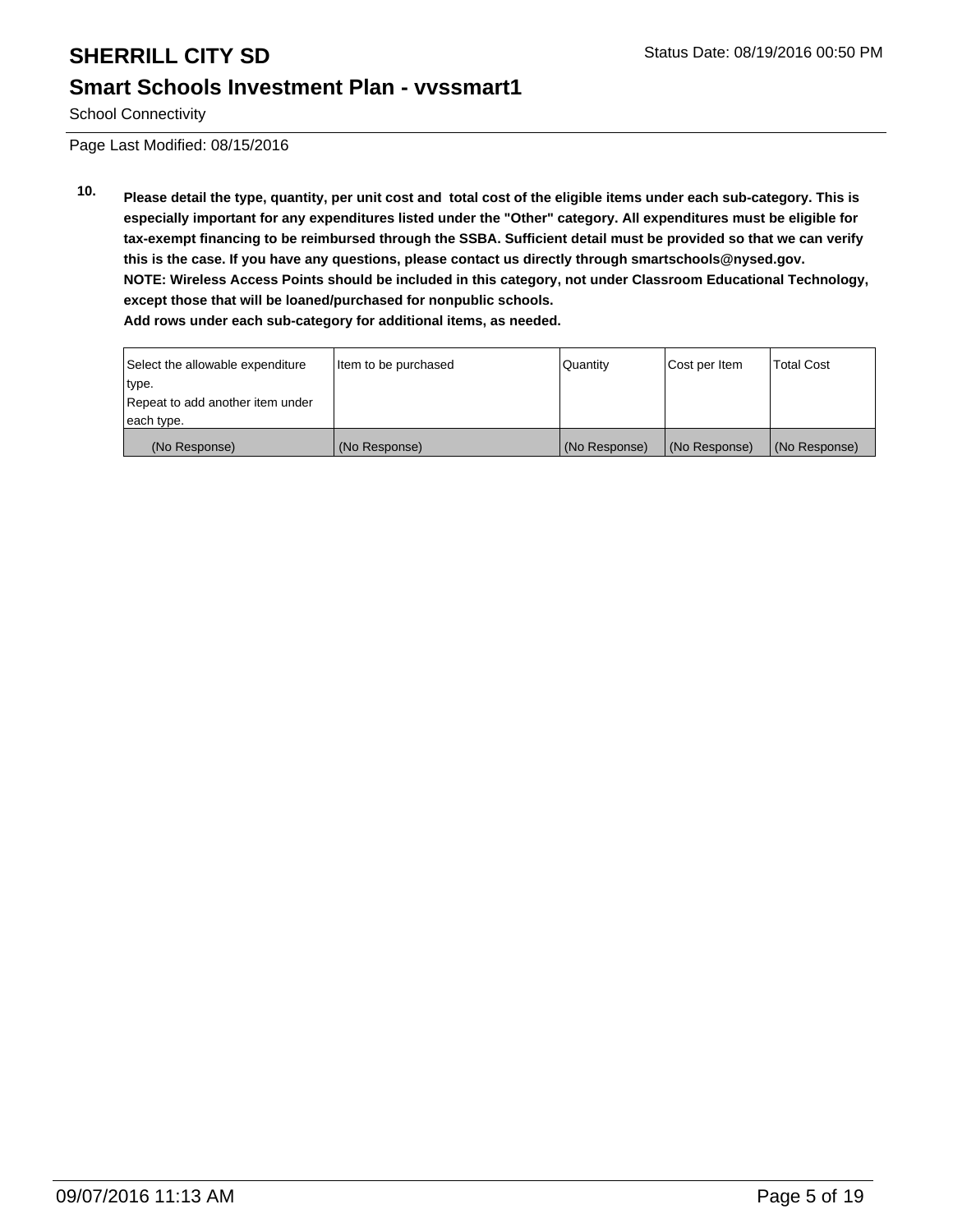Community Connectivity (Broadband and Wireless)

Page Last Modified: 05/24/2016

**1. Describe how you intend to use Smart Schools Bond Act funds for high-speed broadband and/or wireless connectivity projects in the community.**

(No Response)

**2. Please describe how the proposed project(s) will promote student achievement and increase student and/or staff access to the Internet in a manner that enhances student learning and/or instruction outside of the school day and/or school building.**

(No Response)

**3. Community connectivity projects must comply with all the necessary local building codes and regulations (building and related permits are not required prior to plan submission).**

 $\Box$  I certify that we will comply with all the necessary local building codes and regulations.

**4. Please describe the physical location of the proposed investment.**

(No Response)

**5. Please provide the initial list of partners participating in the Community Connectivity Broadband Project, along with their Federal Tax Identification (Employer Identification) number.**

| <b>Project Partners</b> | Federal ID#   |
|-------------------------|---------------|
| (No Response)           | (No Response) |

**6. If you are submitting an allocation for Community Connectivity, complete this table. Note that the calculated Total at the bottom of the table must equal the Total allocation for this category that you entered in the SSIP Overview overall budget.**

|                                    | Sub-Allocation |
|------------------------------------|----------------|
| Network/Access Costs               | (No Response)  |
| <b>Outside Plant Costs</b>         | (No Response)  |
| Tower Costs                        | (No Response)  |
| <b>Customer Premises Equipment</b> | (No Response)  |
| <b>Professional Services</b>       | (No Response)  |
| Testing                            | (No Response)  |
| <b>Other Upfront Costs</b>         | (No Response)  |
| <b>Other Costs</b>                 | (No Response)  |
| Totals:                            | 0              |

**7. Please detail the type, quantity, per unit cost and total cost of the eligible items under each sub-category. This is especially important for any expenditures listed under the "Other" category. All expenditures must be capital-bond eligible to be reimbursed through the SSBA. If you have any questions, please contact us directly through smartschools@nysed.gov.**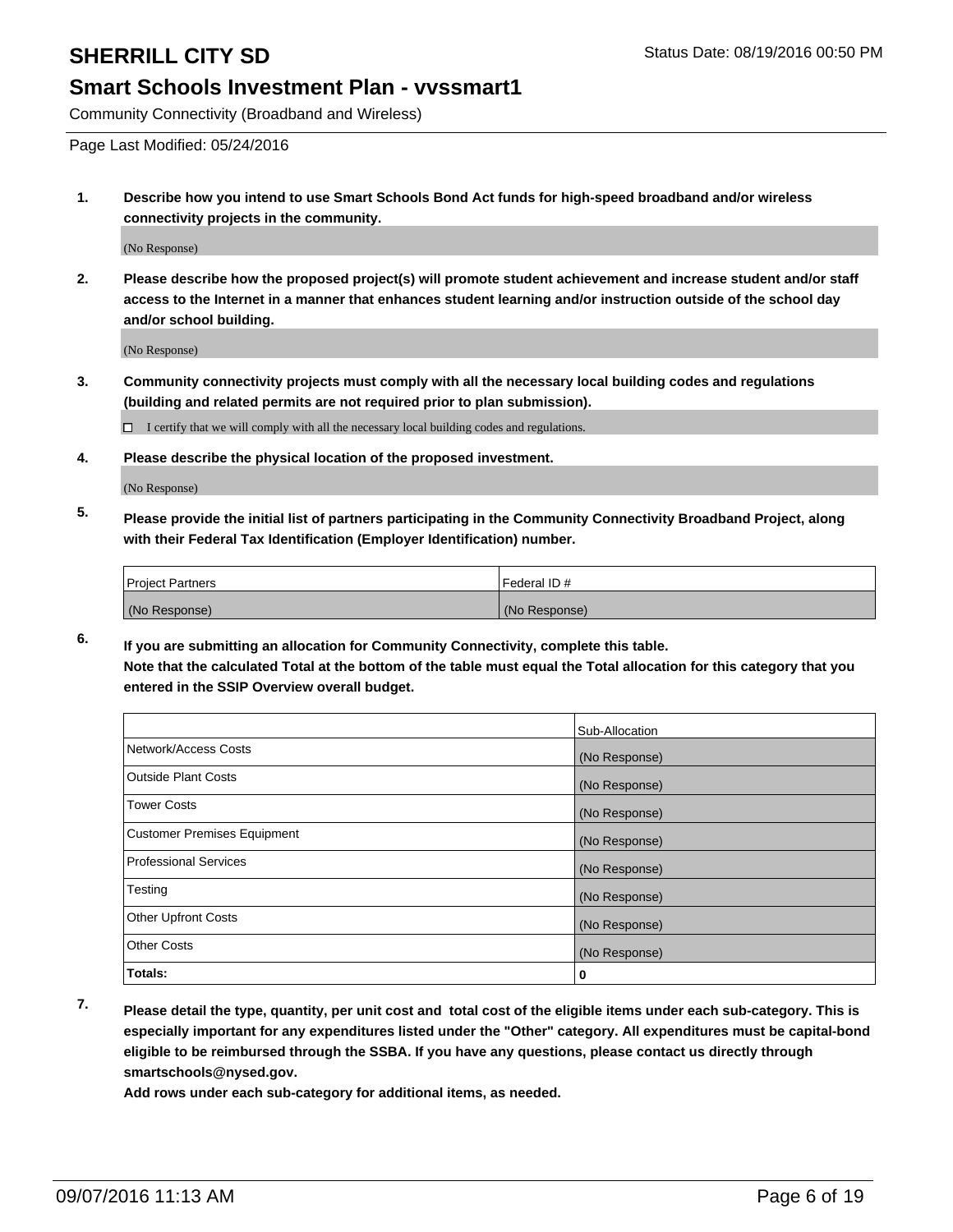# **Smart Schools Investment Plan - vvssmart1**

Community Connectivity (Broadband and Wireless)

Page Last Modified: 05/24/2016

| Select the allowable expenditure | Item to be purchased | l Quantitv    | Cost per Item | <b>Total Cost</b> |
|----------------------------------|----------------------|---------------|---------------|-------------------|
| type.                            |                      |               |               |                   |
| Repeat to add another item under |                      |               |               |                   |
| each type.                       |                      |               |               |                   |
| (No Response)                    | (No Response)        | (No Response) | (No Response) | (No Response)     |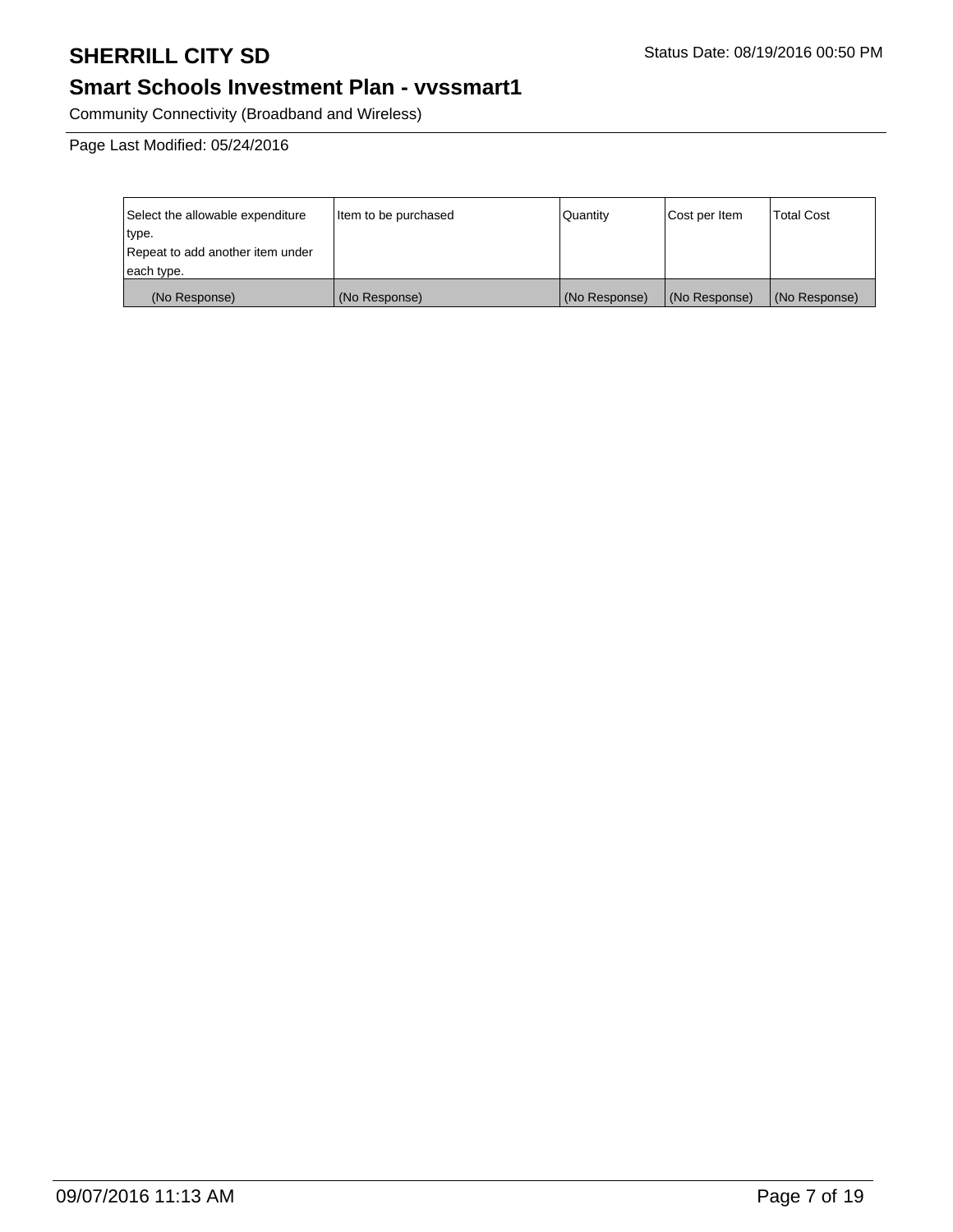## **Smart Schools Investment Plan - vvssmart1**

Classroom Learning Technology

Page Last Modified: 08/19/2016

**1. In order for students and faculty to receive the maximum benefit from the technology made available under the Smart Schools Bond Act, their school buildings must possess sufficient connectivity infrastructure to ensure that devices can be used during the school day. Smart Schools Investment Plans must demonstrate that sufficient infrastructure that meets the Federal Communications Commission's 100 Mbps per 1,000 students standard currently exists in the buildings where new devices will be deployed, or is a planned use of a portion of Smart Schools Bond Act funds, or is under development through another funding source.**

**Smart Schools Bond Act funds used for technology infrastructure or classroom technology investments must increase the number of school buildings that meet or exceed the minimum speed standard of 100 Mbps per 1,000 students and staff within 12 months. This standard may be met on either a contracted 24/7 firm service or a "burstable" capability. If the standard is met under the burstable criteria, it must be:**

**1. Specifically codified in a service contract with a provider, and**

**2. Guaranteed to be available to all students and devices as needed, particularly during periods of high demand, such as computer-based testing (CBT) periods.**

**Please describe how your district already meets or is planning to meet this standard within 12 months of plan submission.**

The District already meets this standard through 1Gbps connectivity between all buildings and to/from the Mohawk Regional Information Center. The District's total student enrollment is 1,981.

- **1a. If a district believes that it will be impossible to meet this standard within 12 months, it may apply for a waiver of this requirement, as described on the Smart Schools website. The waiver must be filed and approved by SED prior to submitting this survey.**
	- $\Box$  By checking this box, you are certifying that the school district has an approved waiver of this requirement on file with the New York State Education Department.

## **2. Connectivity Speed Calculator (Required)**

|                         | l Number of<br>Students | Multiply by<br>100 Kbps | Divide by 1000 Current Speed<br>Ito Convert to<br>Required<br> Speed in Mb | lin Mb | Expected<br>Speed to be<br>Attained Within   Required<br>12 Months | <b>Expected Date</b><br><b>When</b><br>l Speed Will be<br><b>Met</b> |
|-------------------------|-------------------------|-------------------------|----------------------------------------------------------------------------|--------|--------------------------------------------------------------------|----------------------------------------------------------------------|
| <b>Calculated Speed</b> | 1.981                   | 198.100                 | 198.1                                                                      | 1000   | (No<br>Response)                                                   | l (No<br>Response)                                                   |

**3. If the district wishes to have students and staff access the Internet from wireless devices within the school building, or in close proximity to it, it must first ensure that it has a robust Wi-Fi network in place that has sufficient bandwidth to meet user demand.**

### **Please describe how you have quantified this demand and how you plan to meet this demand.**

The District initially worked with technicians and technology planning specialists at the Mohwak Regional Information Center (MORIC) to determine sufficient bandwidth, as well as the number and location of wireless hubs to ensure sufficient wifi coverage. The District meets twice a year with technicians and technology planning specialists from the MORIC to assess current and future infrastructure needs, including wifi network, and to implement upgrades or additonal equipment as appropriate.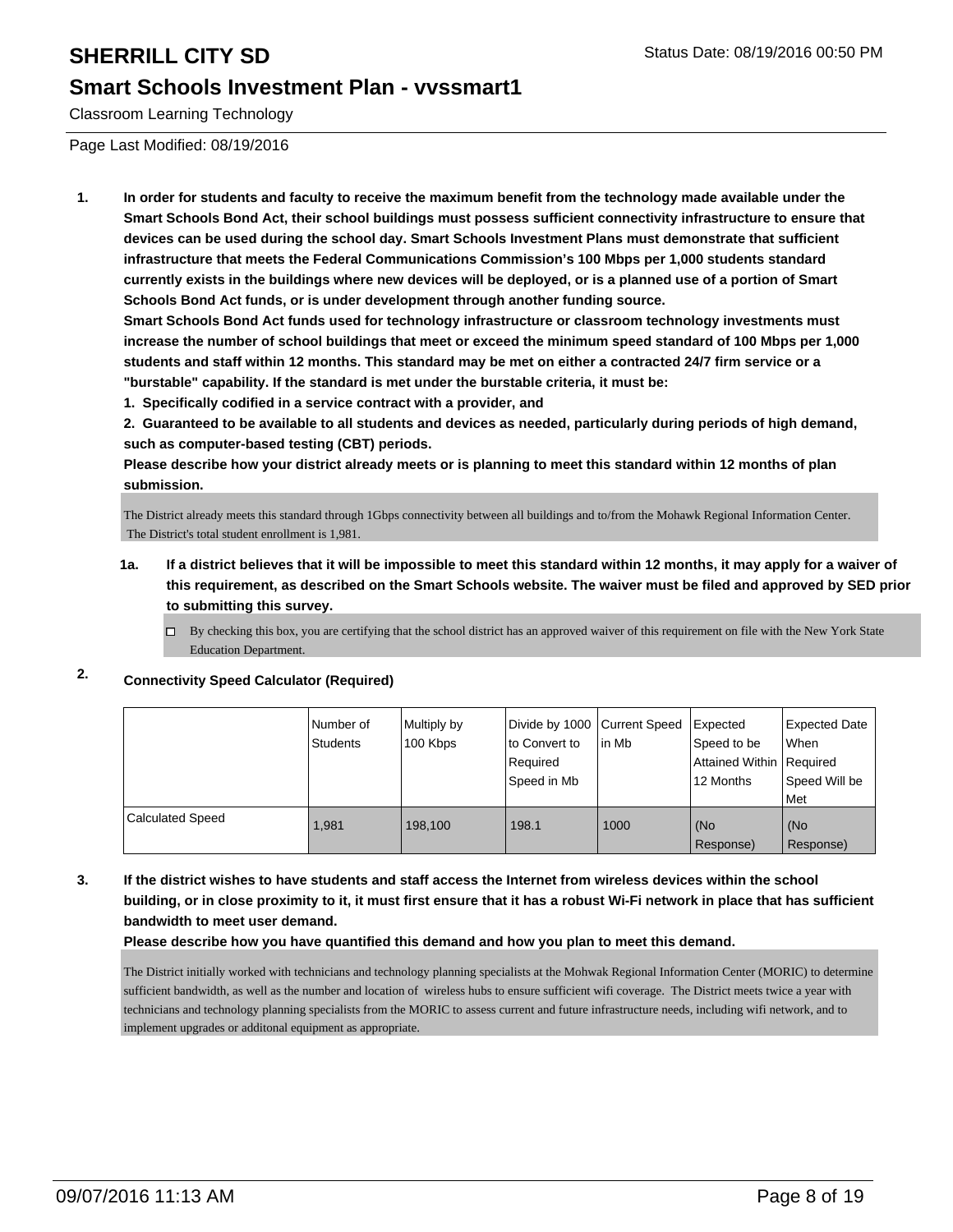## **Smart Schools Investment Plan - vvssmart1**

Classroom Learning Technology

Page Last Modified: 08/19/2016

**4. All New York State public school districts are required to complete and submit an Instructional Technology Plan survey to the New York State Education Department in compliance with Section 753 of the Education Law and per Part 100.12 of the Commissioner's Regulations.**

**Districts that include educational technology purchases as part of their Smart Schools Investment Plan must have a submitted and approved Instructional Technology Plan survey on file with the New York State Education Department.**

- By checking this box, you are certifying that the school district has an approved Instructional Technology Plan survey on file with the New York State Education Department.
- **5. Describe the devices you intend to purchase and their compatibility with existing or planned platforms or systems. Specifically address the adequacy of each facility's electrical, HVAC and other infrastructure necessary to install and support the operation of the planned technology.**

The District intends to purchase SMART LED flat panel interactive touchscreen boards, SMART LED touchscreen tables, and Microsoft Surface Hub LED inetractive touchpanels to replace aging and outdated Promethean interactive whiteboard technologies. There is no additional infrastructure needed to support the SMART technologies, other than that which is already sufficient and in place, presently supporting the current whiteboard technology.

The District intends to purchase corresponding laptops to replace aging and outdated laptops to support the new SMART technologies. There is no additional infrastructure needed to support the new laptops, other than that which is already sufficient and in place, presently supporting the current laptops.

The District intends to purchase two more 3D printers to support the expansion of its STEM program.

The District has already worked with technicians and technology planning specialists at the Mohwak Regional Information Center (MORIC) to evaluate sufficient electrical, HVAC, and other infrastructure needs, and has determined that current infrastructure is suffcient to support the new equipment. The District meets twice a year with technicians and technology planning specialists from the MORIC to assess current and future infrastructure needs, and to implement upgrades or additonal equipment as appropriate, and will contineu to do so.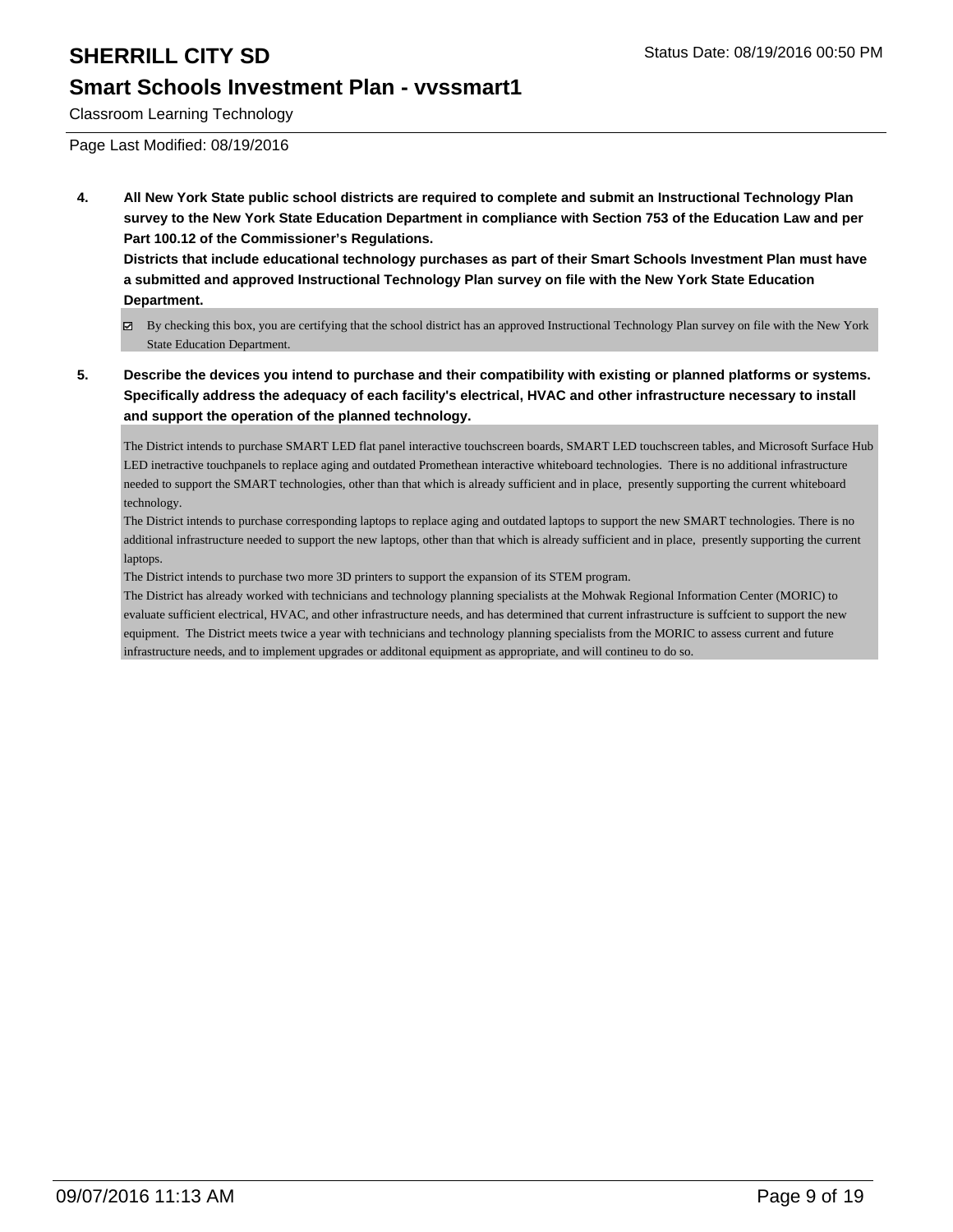Classroom Learning Technology

Page Last Modified: 08/19/2016

- **6. Describe how the proposed technology purchases will:**
	- **> enhance differentiated instruction;**
	- **> expand student learning inside and outside the classroom;**
	- **> benefit students with disabilities and English language learners; and**
	- **> contribute to the reduction of other learning gaps that have been identified within the district.**

**The expectation is that districts will place a priority on addressing the needs of students who struggle to succeed in a rigorous curriculum. Responses in this section should specifically address this concern and align with the district's Instructional Technology Plan (in particular Question 2 of E. Curriculum and Instruction: "Does the district's instructional technology plan address the needs of students with disabilities to ensure equitable access to instruction, materials and assessments?" and Question 3 of the same section: "Does the district's instructional technology plan address the provision of assistive technology specifically for students with disabilities to ensure access to and participation in the general curriculum?"**

The District's instructional technology plan, and the SMART investment plan does not seperate the learning needs of students into categories of general education and special education. The District believes it has the responsibility to provide equitable and adequate access to instruction, materials, and assessments to ALL students. The District has already begun to transition more of its learning experiences to a digital platform. Many of our classrooms have embraced the flipped classroom, providing instructional content through learning management systems that students access through home computers, ipads, tablets, and mobile phones. Teachers use their classroom websites, Google Classroom and Google Apps for Education, parent portal, remind, and social media to engage learners in a manner in which they are most comfortable and which is the most conducive to their learning style, while extending the classroom and learning experiences across the boundaraies of space and time. While our current Promethean interactive whiteboards adavnced our abilities to provide differentiated instruction and expand student learning inside and outside of the classroom, supporting both general eductaion and special education students, when they were first implemented over ten years ago, they are now aging and limited in their capacity to continue to support the needs of 21st century learning. The technology platform and unique features now avaialable in the new SMART LED interactive flatpanels and tables allows the District to further enhance differentiated instruction and address needs of students with disabilityeis and ELL's through multistudent collaboration in real time. The SMART Kapp IQ system engages students through BYOD in the classroom and expands student learning outside of the classroom through real time collaboration with student peers. Realtime assessments through the SMART technologies and SMART Kapp IQ system allow educators to assess student learning in real time, and to make individual modifications to student learning experiences. As a result educators can reduce or close learning gaps more quickly. Furthermore, SMART technologies is the industry standard in most colleges, universities, and industry. By engaging students not only in the technology of the present, but in the technology of the future (SMART), and continuing to support that platform, the District is preparing students to engage in 21st century learning beyond graduation, and to be prepared for college and career experiences. In addition, the laptops that are being replaced will be repurposed into mobile laptop carts to be used throughout the buildings in the district to further support digital literacy and enagge the learners through the benefits of technology. Lastly, the purchase of two more 3D printers will support the continued expansion of the District's STEM programs, providing increased opportunity for interdisciplinary, hands-on, project-based learning experiences for all students.

The District already has full WiFi access in all instructional areas in and around the school buildings, the use of Google Classroom (and Google Apps) as a learning management system, as well as laptops, surface pros, ipads, itouches, and a BYOD program that allows and encourages students to bring in any of their mobile devices from home. The power of the combination of the SMART boards, KappIQ, Google Classroom, and existing district and BYOD mobile devices is the constant integration of the four throughout the lesson and the extension of the application and support of the learning at home. Having said that, here are some ways in which we believe SMART interactive touchscreens and tables will specifically address the learning needs of students with disabilities:

- Paired with audio enhancement systems, they are an ideal way to assist children who have hearing impairments to comprehend lesson content more easily •
- Lessons can be presented on a large screen with engaging visual content, or use the magnify feature to assist students with visual limitations
- Combining with a mobile device allows students to interact with the content from their seats, particularly useful for students with physical limitations or non-ambulatory students that would prevent them from engaging directly with the touch screen on the wall •
- Students can practice writing on the touchscreen with objects, fingers and/or pen (as developmentally appropriate, not necessarily age defined), which can then be converted to text and spell checked •
- Use of the digital highlighter feature to support identification of important concepts and to teach notetaking and organizational/study skills for those students that would benefit from it such as students with ADHD •
- Integrated with KappIQ response systems to assess student comprehension of the lesson and provide immediate feedback and opportunity to reteach as necessary •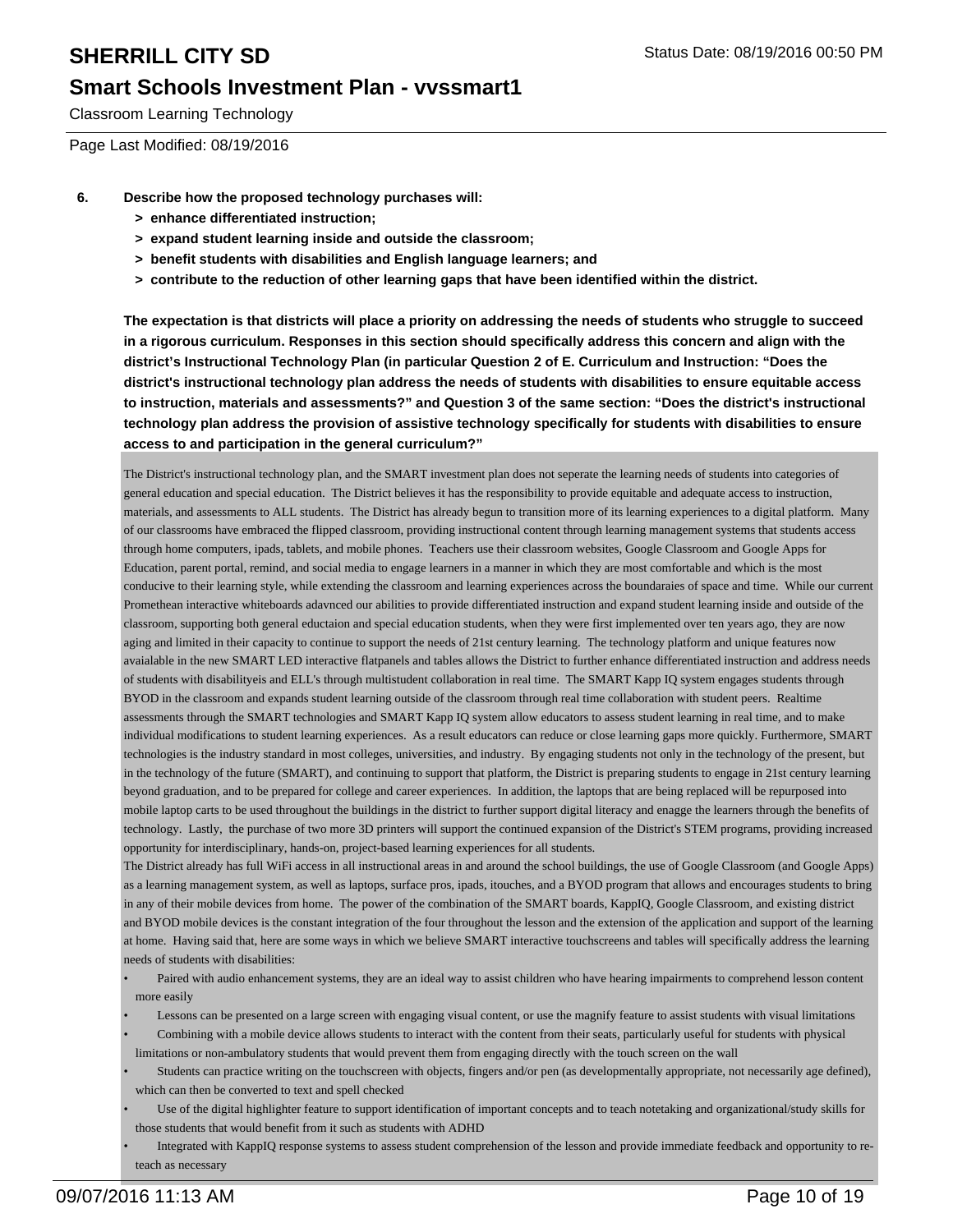Classroom Learning Technology

### Page Last Modified: 08/19/2016

- Imbed audio, video, and tactile components to lessons to address different learning styles
- Students can annotate over web pages, images, and electronic documents to practice writing skills
- Integrated with document cameras to display and collaborate on student work, providing immediate instructional feedback
- "Processes" being taught in lessons can be recorded and played back, and then saved for student access 24/7
- Pairing with disability-specific Apps through Google Classroom or Google Apps extends the learning to deeper understanding targeting the specific disability needs •
- Multitouch screen allows for student collaboration, supporting the social development needs of students with disabilities, particularly those with autism disorders •
- Can be paired with text to speech software such as Dragonspeak or other apps that are replicated on BYOD devices for students with speech and/or hearing disabilities •
- Use of integrated handwriting feature that converts annotated notes into typewritten text for easy reading can then be saved for student access for review 24/7 •
- Provides focused interactivity as well as multisensory experiences
- SMART tables provide similar and enhanced features for early learners, those with more severe mobility limitations, and can be provided in the same classroom as a SMART board for classrooms of varied developmental needs and ages •
- One board with multisensory multimodal lessons can address student needs in classes of mixed disabilities
- Access to lesson resources through SMART resources assist teachers in designing disability or student need-specific lessons
- While working at the board, students can practice speech and language skills by explaining what they are doing, recording it, and playing it back or saving for access later 24/7 •
- Students on home instruction can participate through integration with mobile devices
- The touchscreen is particularly useful and adaptable for students needing OT or PT and can be integrated into their services
- Touchscreen schedules, calendars, and routines support instruction for students with autism
- Interactive collaborative learning activities provide opportunities for building confidence in learners, often needed in students with disabilities
- Integrating the SMART boards with mobile devices and Google Classroom Provides a platform for blended learning and flipped classrooms which have been research proven benefit to students with disabilities •
- Provides platform for demonstrating knowledge of content in non-traditional ways for non-traditional learners
- The following features specifically assist students with dyslexia:
- Supplement their oral instruction with colorful text, video clips, animations, and images which make it easier for students to grasp key concepts
- Incorporate interactive phonics activities to help build awareness of letter sounds in words
- Use the "spotlight" feature to block off certain areas of text which they might not want students to see and then revealed at the appropriate time, or to break words apart in phonetic components •
- The following features specifically assist students with ADHD
- Interactive, touch panel lessons engage students more in the content of the lesson
- Interactive games can be imbedded into the lesson with touchscreen manipulatives

The District has also purchased a license for a web based video hosting solution (Ensemble) to which classroom created content through SMART boards can be posted and accessed by students, teachers, and parents 24/7, either as stand alone resources or as part of a flipped classroom or blended learning.

### **7. Where appropriate, describe how the proposed technology purchases will enhance ongoing communication with parents and other stakeholders and help the district facilitate technology-based regional partnerships, including distance learning and other efforts.**

The District has already begun to transition more of its learning experiences to a digital platform that is avilable to both students and parents. Many of our classrooms have embraced the flipped classroom, providing instructional content through learning management systems that students and parents can access through home computers, ipads, tablets, and mobile phones. Teachers use their classroom websites, Google Classroom and Google Apps for Education, parent portal, remind, and social media to engage learners and parents in a manner in which they are most comfortable and which is the most conducive to their learning or communication style, while extending both the classroom learning experiences, as well as ongoing communication with parents and stakeholders, across the boundaraies of space and time. The technology platform and unique features now avaialable in the new SMART LED interactive flatpanels and tables, and the SMART Kapp IQ system allows the District to further enhance ongoing parental commuinication. In addition, moving to the SMART platform, which has become a standard in the region, will allow the District to engage in technology-based regional pertnerships where it was limited before due to incompatibility.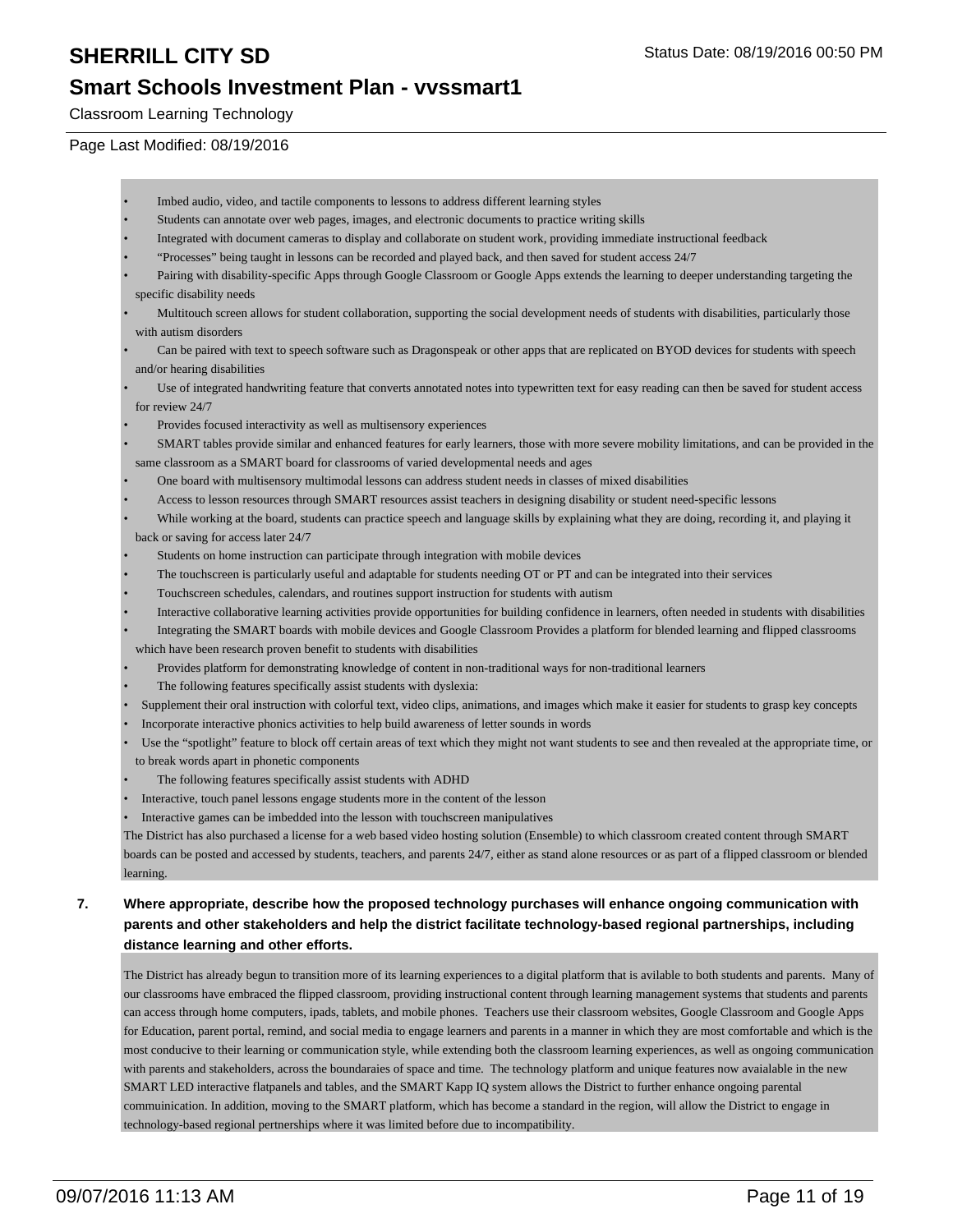## **Smart Schools Investment Plan - vvssmart1**

Classroom Learning Technology

Page Last Modified: 08/19/2016

### **8. Describe the district's plan to provide professional development to ensure that administrators, teachers and staff can employ the technology purchased to enhance instruction successfully.**

**Note: This response should be aligned and expanded upon in accordance with your district's response to Question 1 of F. Professional Development of your Instructional Technology Plan: "Please provide a summary of professional development offered to teachers and staff, for the time period covered by this plan, to support technology to enhance teaching and learning. Please include topics, audience and method of delivery within your summary."**

The goal of the District's Professional Development Plan is to provide whatever professional development is needed to those that need it in a manner which is flexible enough to accommodate diverse schedules and learning styles of faculty and staff. The team works closely with District's professional development planning team to ensure that needs of the faculty in integrating technology are incorporated in District's professional development plan. Each building school improvement team communicates professional development needs of its faculty with regards to technology integration to Technology Planning Team (TPT). The TPT then discusses the how to best address needs and communicates that each spring to professional development planning team. The professional development planning team works closely with Superintendent of Schools in creation of annual professional development plan. The activities and opportunities in the plan are carried out throughout the year, and take place at various times, and through many different types of learning environments. They may take place during Superintendent's Conference Days, summer tech camps, faculty meetings, release time workshops, after school, during faculty planning time, department meetings, team meetings, or as online courses through BOCES Staff and Curriculum Development or the Teacher Center, as just a few examples. The topics identified in plan are those that are needed by our faculty and staff at the time. We continually adjust the plan to adapt to needs of faculty and staff. New faculty may need PD in the various learning management systems supported by the district, such as Google, Office 365, Moodle, Schoology, etc. Other faculty may desire PD in flipped classroom or learning through social media. Others may need PD in managing school website. All will need PD in SMART Notebook, and Kapp IQ. In our experience, we have found that identifying exactly what will be taught, when it will be taught, and who it will be taught to years or even months in advance is not productive. We have found that it is more advantageous, and we can provide more professional development opportunities by continuing to expand our menu of offerings, and the capacity of in-house turn key trainers, while being flexible in the manner and time in which we deliver professional development. We already have summer technology camps established for the summer 2016 to support the introduction of SMART technologies, including SMART notebook and Kapp IQ.

| Year             | Topic                                                                                                                                                                                                                                                                | Audience                                          | Method of Delivery                                                                                                               |
|------------------|----------------------------------------------------------------------------------------------------------------------------------------------------------------------------------------------------------------------------------------------------------------------|---------------------------------------------------|----------------------------------------------------------------------------------------------------------------------------------|
| $2015 -$<br>2016 | Ipad Apps Integration, Novice and<br>Intermediate<br>ActiveClassroom, Novice<br>Google Classroom/Google Apps<br>Novice<br>Office 365, Novice<br><b>Flipped Classroom</b><br>Moodle<br>Schoology<br>Social Media<br><b>Assistive Technology</b>                       | Teachers, Administrators, Support<br><b>Staff</b> | Face to Face, TurnKey Trainers,<br>Webinars, Online Courses, BOCES<br>Staff Development, Teacher Center,<br><b>Model Schools</b> |
| $2016 -$<br>2017 | Ipad Apps Integration,<br>Novice, Intermediate and<br>Advanced<br><b>SMART Notebook, Kapp IQ</b><br><b>Novice and Intermediate</b><br>Google Classroom/Google Apps,<br>Novice and Intermediate<br>Office 365, Novice and<br>Intermediate<br><b>Flipped Classroom</b> | Teachers, Administrators, Support<br><b>Staff</b> | Face to Face, Turnkey Trainers,<br>Webinars, Online Courses, BOCES<br>Staff Development, Teacher Center,<br><b>Model Schools</b> |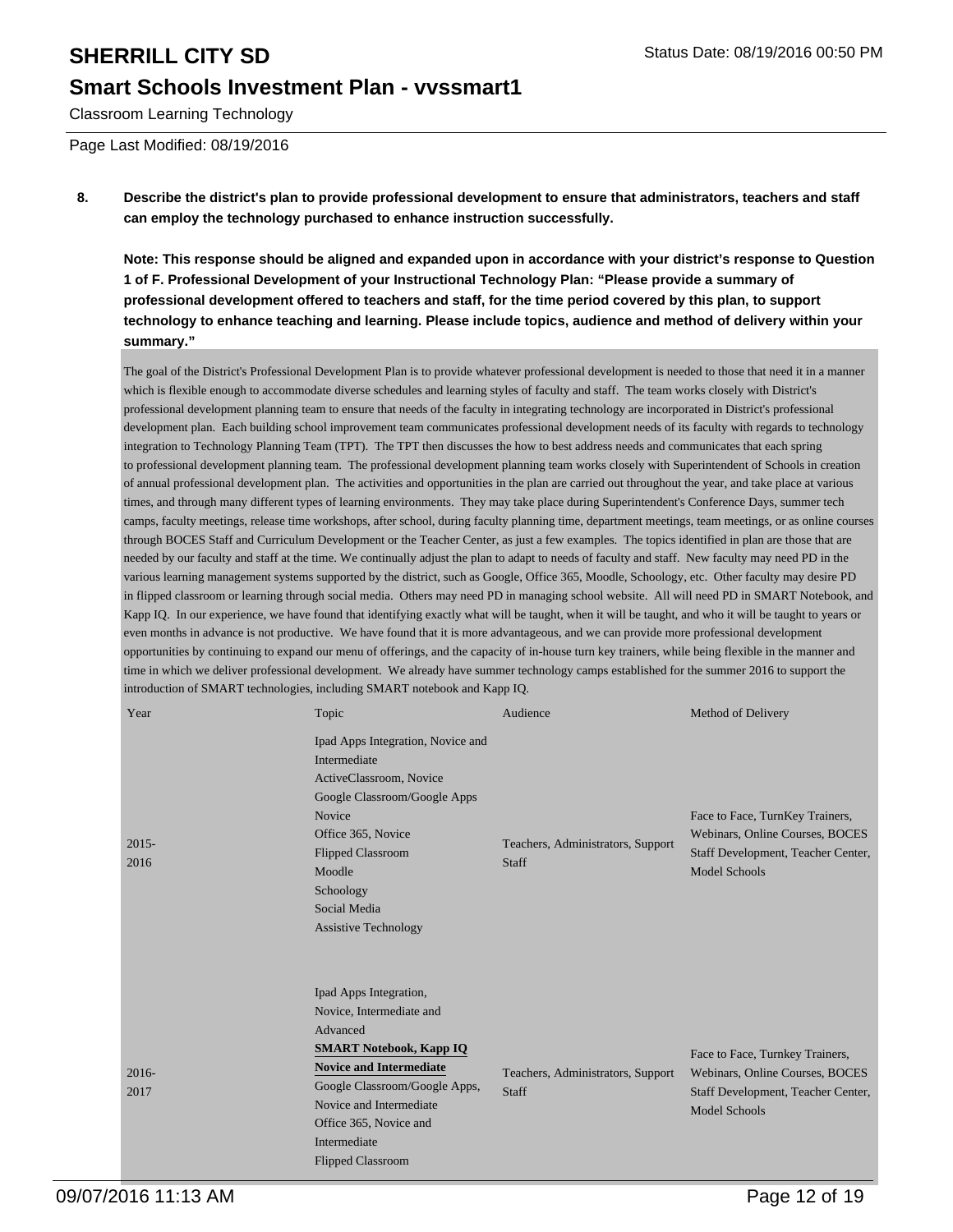Classroom Learning Technology

Page Last Modified: 08/19/2016

|          | Moodle<br>Schoology<br>Social Media<br><b>Assistive Technology</b>                                                                                                                                            |                                   |                                                                    |
|----------|---------------------------------------------------------------------------------------------------------------------------------------------------------------------------------------------------------------|-----------------------------------|--------------------------------------------------------------------|
| $2017 -$ | Ipad Apps Integration, Novice,<br>Intermediate, and Advanced<br><b>SMART Notebook, Kapp IQ</b><br>Novice, Intermediate, and<br><b>Advanced</b><br>Google Classroom/Google<br>Apps, Nov., Inter., and Advanced | Teachers, Administrators, Support | Face to Face, Turnkey Trainers,<br>Webinars, Online Courses, BOCES |
| 2018     | Office 365, Novice, Intermediate,<br>and Advanced<br><b>Flipped Classroom</b><br>Moodle<br>Schoology<br>Social Media<br><b>Assistive Technology</b>                                                           | <b>Staff</b>                      | Staff Development, Teacher Center,<br><b>Model Schools</b>         |

- **9. Districts must contact the SUNY/CUNY teacher preparation program that supplies the largest number of the district's new teachers to request advice on innovative uses and best practices at the intersection of pedagogy and educational technology.**
	- $\boxtimes$  By checking this box, you certify that you have contacted the SUNY/CUNY teacher preparation program that supplies the largest number of your new teachers to request advice on these issues.
	- **9a. Please enter the name of the SUNY or CUNY Institution that you contacted.**

SUNY Cortland

**9b. Enter the primary Institution phone number.**

607-753-5430

**9c. Enter the name of the contact person with whom you consulted and/or will be collaborating with on innovative uses of technology and best practices.**

Dr. Ronnie Casella, Associate Dean

**10. A district whose Smart Schools Investment Plan proposes the purchase of technology devices and other hardware must account for nonpublic schools in the district.**

**Are there nonpublic schools within your school district?**

Yes

**Ø** No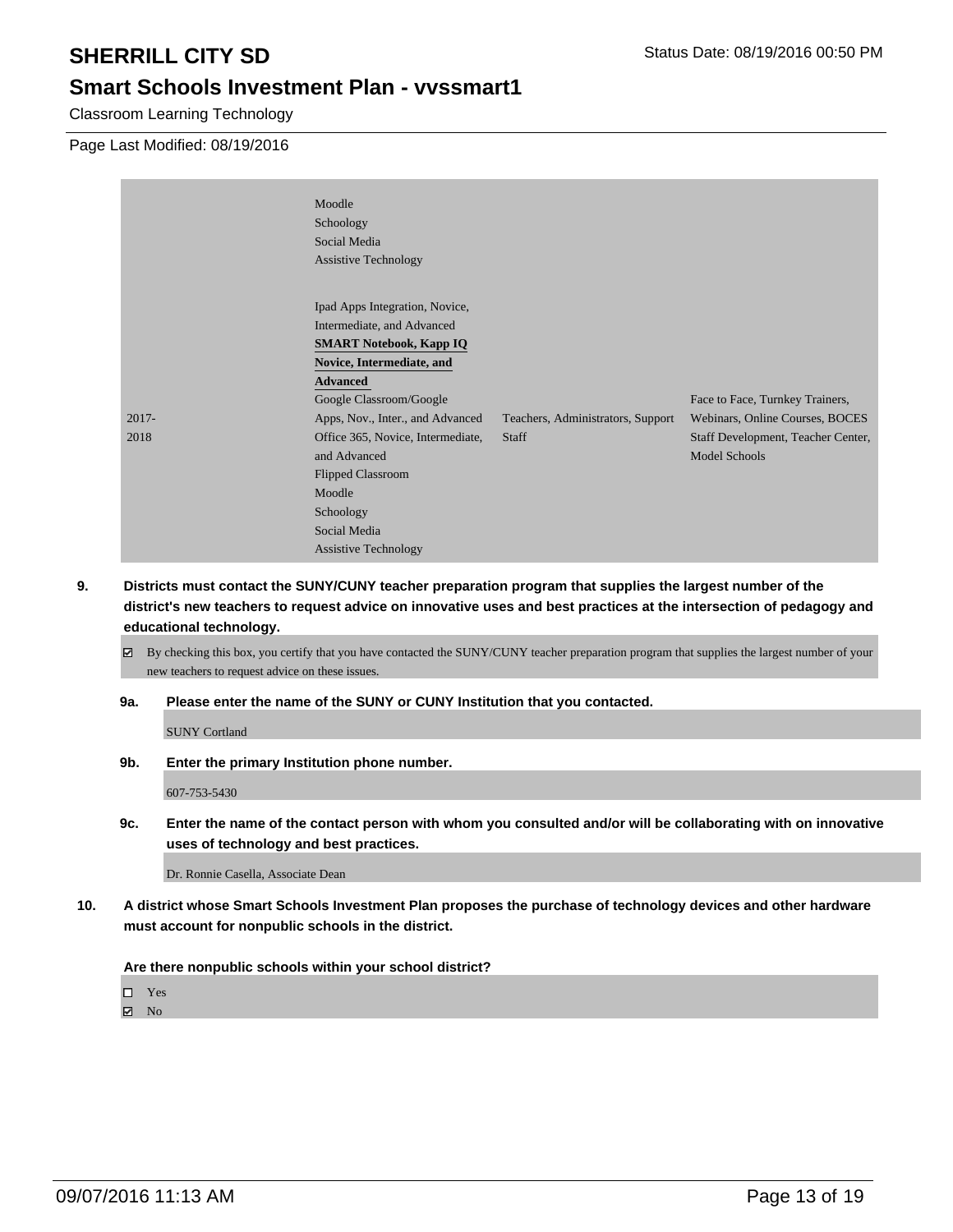## **Smart Schools Investment Plan - vvssmart1**

Classroom Learning Technology

Page Last Modified: 08/19/2016

## **11. Nonpublic Classroom Technology Loan Calculator**

**The Smart Schools Bond Act provides that any Classroom Learning Technology purchases made using Smart Schools funds shall be lent, upon request, to nonpublic schools in the district. However, no school district shall be required to loan technology in amounts greater than the total obtained and spent on technology pursuant to the Smart Schools Bond Act and the value of such loan may not exceed the total of \$250 multiplied by the nonpublic school enrollment in the base year at the time of enactment.**

**See:**

**http://www.p12.nysed.gov/mgtserv/smart\_schools/docs/Smart\_Schools\_Bond\_Act\_Guidance\_04.27.15\_Final.pdf.**

|                                     | 1. Classroom<br>Technology<br>Sub-allocation | 2. Public<br>Enrollment<br>$(2014 - 15)$ | 3. Nonpublic<br><b>Enrollment</b><br>(2014-15) | 4. Sum of<br>Public and<br>Nonpublic<br>Enrollment                                            | 15. Total Per<br>Pupil Sub-<br>Iallocation | 6. Total<br>Nonpublic Loan  <br>Amount |
|-------------------------------------|----------------------------------------------|------------------------------------------|------------------------------------------------|-----------------------------------------------------------------------------------------------|--------------------------------------------|----------------------------------------|
| Calculated Nonpublic Loan<br>Amount |                                              |                                          |                                                | (No Response)   (No Response)   (No Response)   (No Response)   (No Response)   (No Response) |                                            |                                        |

**12. To ensure the sustainability of technology purchases made with Smart Schools funds, districts must demonstrate a long-term plan to maintain and replace technology purchases supported by Smart Schools Bond Act funds. This sustainability plan shall demonstrate a district's capacity to support recurring costs of use that are ineligible for Smart Schools Bond Act funding such as device maintenance, technical support, Internet and wireless fees, maintenance of hotspots, staff professional development, building maintenance and the replacement of incidental items. Further, such a sustainability plan shall include a long-term plan for the replacement of purchased devices and equipment at the end of their useful life with other funding sources.**

 $\boxtimes$  By checking this box, you certify that the district has a sustainability plan as described above.

**13. Districts must ensure that devices purchased with Smart Schools Bond funds will be distributed, prepared for use, maintained and supported appropriately. Districts must maintain detailed device inventories in accordance with generally accepted accounting principles.**

By checking this box, you certify that the district has a distribution and inventory management plan and system in place.

**14. If you are submitting an allocation for Classroom Learning Technology complete this table. Note that the calculated Total at the bottom of the table must equal the Total allocation for this category that you entered in the SSIP Overview overall budget.**

|                          | Sub-Allocation |
|--------------------------|----------------|
| Interactive Whiteboards  | 1,258,955      |
| <b>Computer Servers</b>  | 0              |
| <b>Desktop Computers</b> | 0              |
| Laptop Computers         | 212,288        |
| <b>Tablet Computers</b>  | $\Omega$       |
| <b>Other Costs</b>       | 234,824        |
| Totals:                  | 1,706,067      |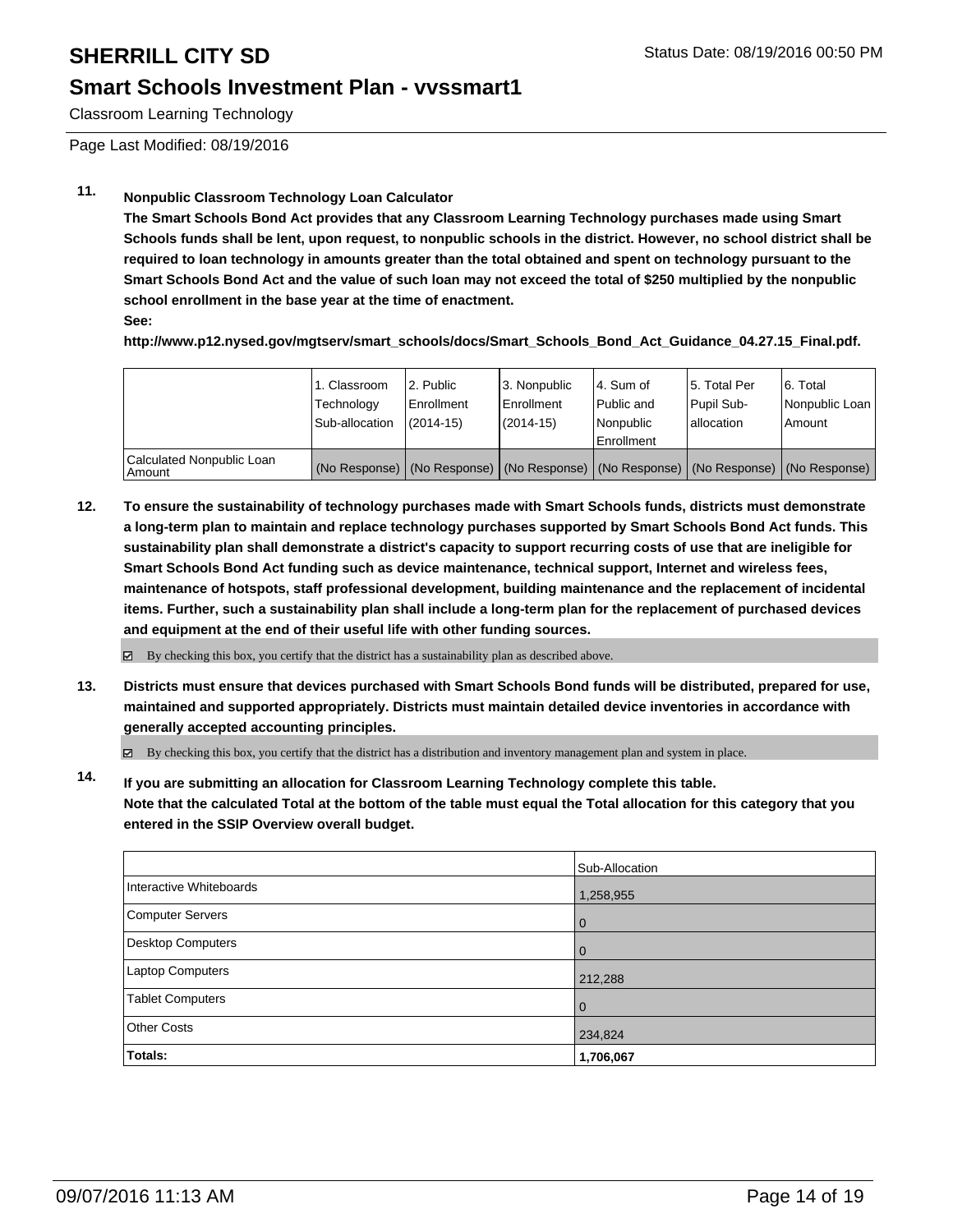Classroom Learning Technology

Page Last Modified: 08/19/2016

**15. Please detail the type, quantity, per unit cost and total cost of the eligible items under each sub-category. This is especially important for any expenditures listed under the "Other" category. All expenditures must be capital-bond eligible to be reimbursed through the SSBA. If you have any questions, please contact us directly through smartschools@nysed.gov.**

**Please specify in the "Item to be Purchased" field which specific expenditures and items are planned to meet the district's nonpublic loan requirement, if applicable.**

**NOTE: Wireless Access Points that will be loaned/purchased for nonpublic schools should ONLY be included in this category, not under School Connectivity, where public school districts would list them. Add rows under each sub-category for additional items, as needed.**

| Select the allowable expenditure<br>type.<br>Repeat to add another item under | Item to be Purchased                                            | Quantity       | Cost per Item | <b>Total Cost</b> |
|-------------------------------------------------------------------------------|-----------------------------------------------------------------|----------------|---------------|-------------------|
| each type.                                                                    |                                                                 |                |               |                   |
| Interactive Whiteboards                                                       | Smartboard 6065i                                                | 218            | 4,200         | 915,600           |
| Interactive Whiteboards                                                       | Smartboard 6055                                                 | 9              | 3,499         | 31,491            |
| Interactive Whiteboards                                                       | Smartboard 6075                                                 | 4              | 6,499         | 25,996            |
| <b>Interactive Whiteboards</b>                                                | Smartboard 6084                                                 | 1              | 6,999         | 6,999             |
| Interactive Whiteboards                                                       | <b>SMART Collaborative Learning Table</b><br>42 inch            | 28             | 4,999         | 139,972           |
| Interactive Whiteboards                                                       | Microsoft Surface Hub 55 inch                                   | 3              | 7,158         | 21,474            |
| <b>Laptop Computers</b>                                                       | Dell Latitude E5450                                             | 214            | 992           | 212,288           |
| <b>Other Costs</b>                                                            | SMART Kapp IQ appliance                                         | 102            | 499           | 50,898            |
| <b>Other Costs</b>                                                            | Series 1 Pro 3D Printer                                         | $\overline{2}$ | 3,113         | 6,226             |
| Interactive Whiteboards                                                       | SMART overboard floor/wall mount                                | 216            | 311           | 67,176            |
| Interactive Whiteboards                                                       | SMART large fusion micro adjustable<br>fixed wall display mount | 191            | 249           | 47,559            |
| <b>Other Costs</b>                                                            | SMART 8' clam style raceway                                     | 218            | 20            | 4,360             |
| <b>Other Costs</b>                                                            | <b>SMART Learning Table caster kit</b>                          | 28             | 30            | 840               |
| <b>Other Costs</b>                                                            | SMART installation of customized<br>whiteboard items            | 230            | 750           | 172,500           |
| Interactive Whiteboards                                                       | Microsoft surface hub rolling stand                             | $\mathbf{1}$   | 2,100         | 2,100             |
| Interactive Whiteboards                                                       | Microsoft surface hub wall mount                                | $\overline{2}$ | 294           | 588               |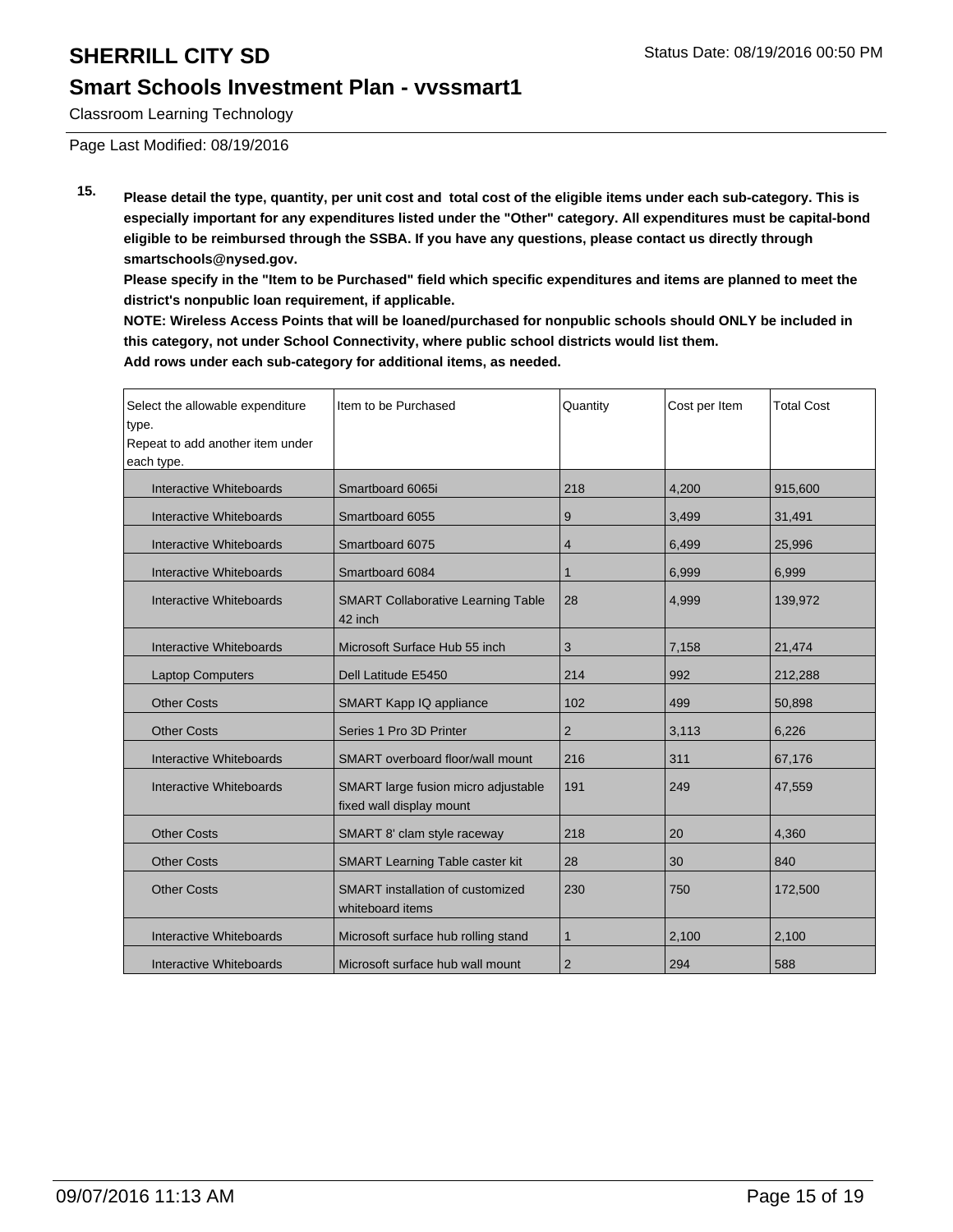Pre-Kindergarten Classrooms

Page Last Modified: 05/24/2016

**1. Provide information regarding how and where the district is currently serving pre-kindergarten students and justify the need for additional space with enrollment projections over 3 years.**

(No Response)

- **2. Describe the district's plan to construct, enhance or modernize education facilities to accommodate prekindergarten programs. Such plans must include:**
	- **Specific descriptions of what the district intends to do to each space;**
	- **An affirmation that pre-kindergarten classrooms will contain a minimum of 900 square feet per classroom;**
	- **The number of classrooms involved;**
	- **The approximate construction costs per classroom; and**
	- **Confirmation that the space is district-owned or has a long-term lease that exceeds the probable useful life of the improvements.**

(No Response)

**3. Smart Schools Bond Act funds may only be used for capital construction costs. Describe the type and amount of additional funds that will be required to support ineligible ongoing costs (e.g. instruction, supplies) associated with any additional pre-kindergarten classrooms that the district plans to add.**

(No Response)

**4. All plans and specifications for the erection, repair, enlargement or remodeling of school buildings in any public school district in the State must be reviewed and approved by the Commissioner. Districts that plan capital projects using their Smart Schools Bond Act funds will undergo a Preliminary Review Process by the Office of Facilities Planning.**

**Please indicate on a separate row each project number given to you by the Office of Facilities Planning.**

| Project Number |  |  |
|----------------|--|--|
| (No Response)  |  |  |

**5. If you have made an allocation for Pre-Kindergarten Classrooms, complete this table.**

**Note that the calculated Total at the bottom of the table must equal the Total allocation for this category that you entered in the SSIP Overview overall budget.**

|                                          | Sub-Allocation |
|------------------------------------------|----------------|
| Construct Pre-K Classrooms               | (No Response)  |
| Enhance/Modernize Educational Facilities | (No Response)  |
| Other Costs                              | (No Response)  |
| <b>Totals:</b>                           |                |

**6. Please detail the type, quantity, per unit cost and total cost of the eligible items under each sub-category. This is especially important for any expenditures listed under the "Other" category. All expenditures must be capital-bond eligible to be reimbursed through the SSBA. If you have any questions, please contact us directly through smartschools@nysed.gov.**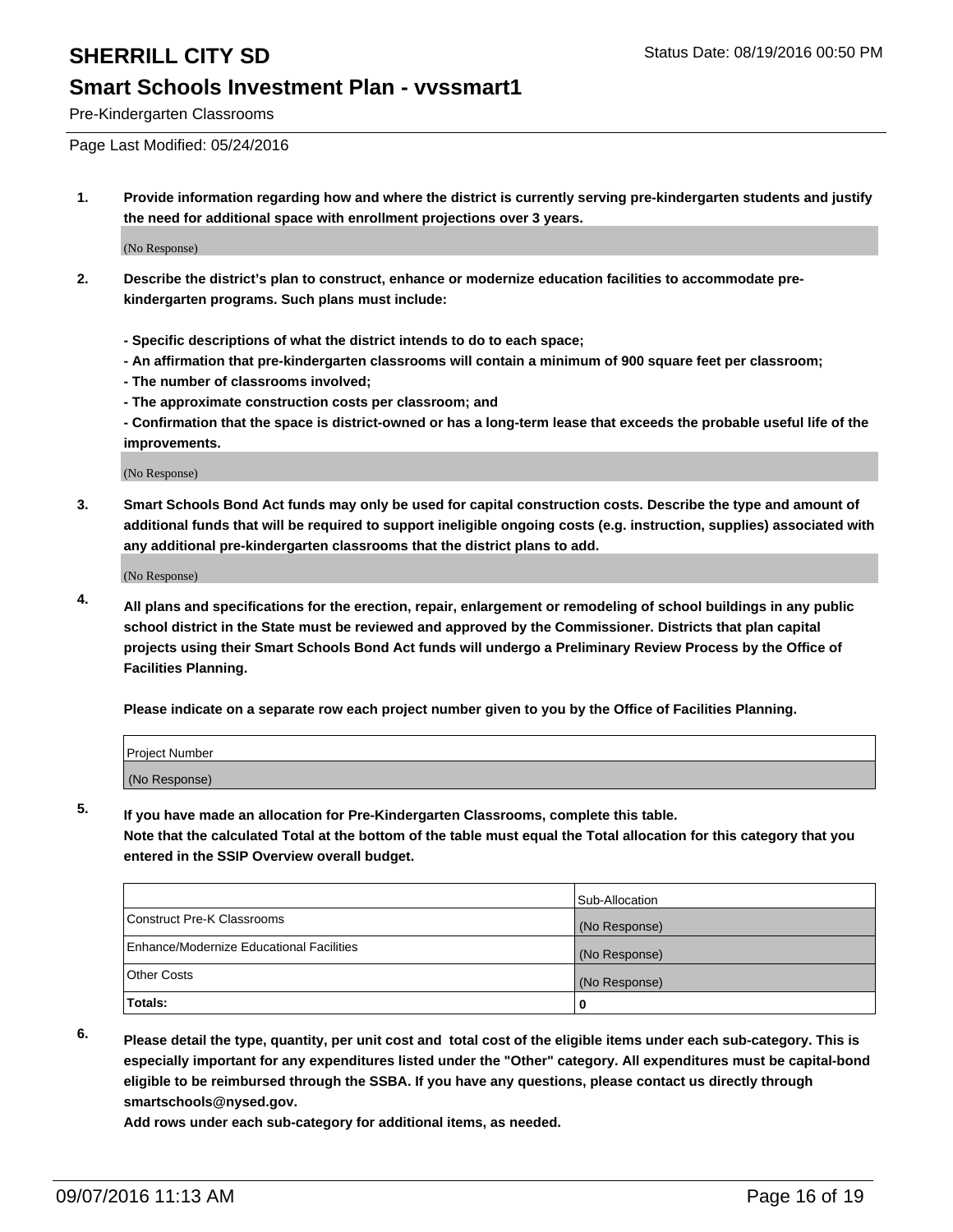## **Smart Schools Investment Plan - vvssmart1**

Pre-Kindergarten Classrooms

Page Last Modified: 05/24/2016

| Select the allowable expenditure | Item to be purchased | Quantity      | Cost per Item | <b>Total Cost</b> |
|----------------------------------|----------------------|---------------|---------------|-------------------|
| type.                            |                      |               |               |                   |
| Repeat to add another item under |                      |               |               |                   |
| each type.                       |                      |               |               |                   |
| (No Response)                    | (No Response)        | (No Response) | (No Response) | (No Response)     |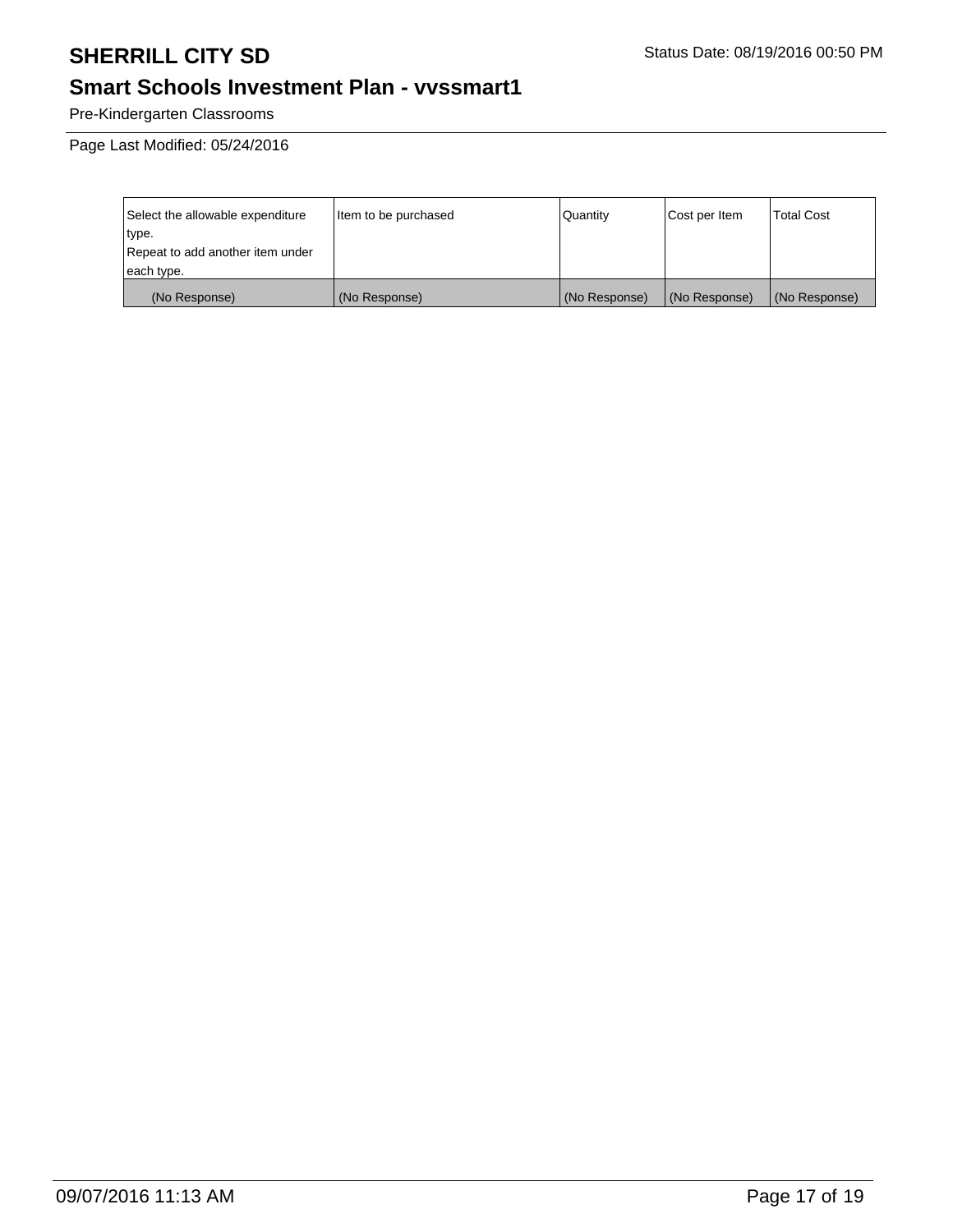Replace Transportable Classrooms

Page Last Modified: 05/24/2016

**1. Describe the district's plan to construct, enhance or modernize education facilities to provide high-quality instructional space by replacing transportable classrooms.**

(No Response)

**2. All plans and specifications for the erection, repair, enlargement or remodeling of school buildings in any public school district in the State must be reviewed and approved by the Commissioner. Districts that plan capital projects using their Smart Schools Bond Act funds will undergo a Preliminary Review Process by the Office of Facilities Planning.**

**Please indicate on a separate row each project number given to you by the Office of Facilities Planning.**

| Project Number |  |
|----------------|--|
| (No Response)  |  |

**3. For large projects that seek to blend Smart Schools Bond Act dollars with other funds, please note that Smart Schools Bond Act funds can be allocated on a pro rata basis depending on the number of new classrooms built that directly replace transportable classroom units.**

**If a district seeks to blend Smart Schools Bond Act dollars with other funds describe below what other funds are being used and what portion of the money will be Smart Schools Bond Act funds.**

(No Response)

**4. If you have made an allocation for Replace Transportable Classrooms, complete this table. Note that the calculated Total at the bottom of the table must equal the Total allocation for this category that you entered in the SSIP Overview overall budget.**

|                                                | Sub-Allocation |
|------------------------------------------------|----------------|
| Construct New Instructional Space              | (No Response)  |
| Enhance/Modernize Existing Instructional Space | (No Response)  |
| Other Costs                                    | (No Response)  |
| Totals:                                        | 0              |

**5. Please detail the type, quantity, per unit cost and total cost of the eligible items under each sub-category. This is especially important for any expenditures listed under the "Other" category. All expenditures must be capital-bond eligible to be reimbursed through the SSBA. If you have any questions, please contact us directly through smartschools@nysed.gov.**

| Select the allowable expenditure | Item to be purchased | Quantity      | Cost per Item | Total Cost    |
|----------------------------------|----------------------|---------------|---------------|---------------|
| type.                            |                      |               |               |               |
| Repeat to add another item under |                      |               |               |               |
| each type.                       |                      |               |               |               |
| (No Response)                    | (No Response)        | (No Response) | (No Response) | (No Response) |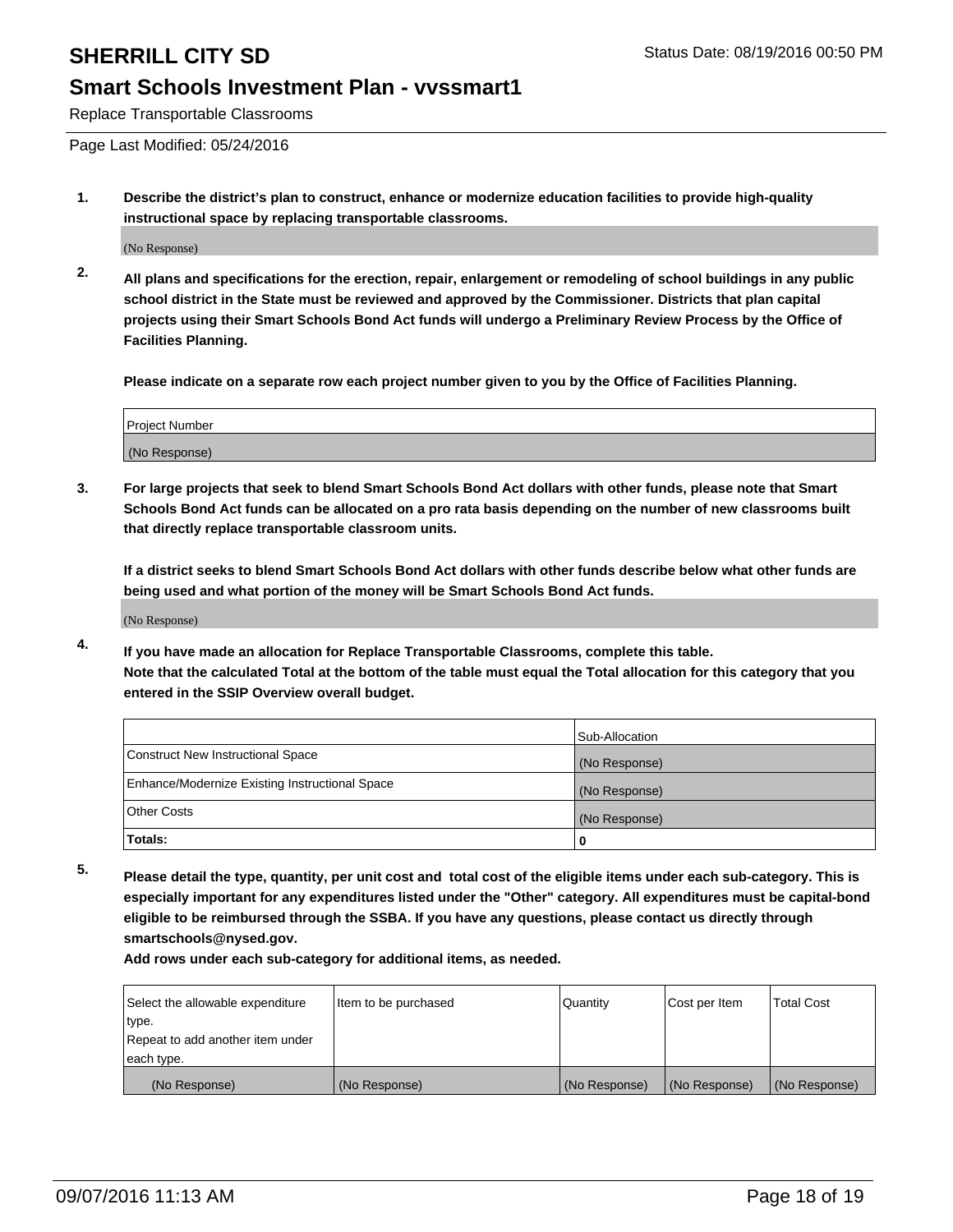## **Smart Schools Investment Plan - vvssmart1**

High-Tech Security Features

Page Last Modified: 05/24/2016

**1. Describe how you intend to use Smart Schools Bond Act funds to install high-tech security features in school buildings and on school campuses.**

(No Response)

**2. All plans and specifications for the erection, repair, enlargement or remodeling of school buildings in any public school district in the State must be reviewed and approved by the Commissioner. Districts that plan capital projects using their Smart Schools Bond Act funds will undergo a Preliminary Review Process by the Office of Facilities Planning.** 

**Please indicate on a separate row each project number given to you by the Office of Facilities Planning.**

| <b>Project Number</b> |  |
|-----------------------|--|
| (No Response)         |  |

- **3. Was your project deemed eligible for streamlined Review?**
	- □ Yes
	- $\square$  No
- **4. Include the name and license number of the architect or engineer of record.**

| <b>Name</b>   | License Number |
|---------------|----------------|
| (No Response) | (No Response)  |

**5. If you have made an allocation for High-Tech Security Features, complete this table. Note that the calculated Total at the bottom of the table must equal the Total allocation for this category that you entered in the SSIP Overview overall budget.**

|                                                      | Sub-Allocation |
|------------------------------------------------------|----------------|
| Capital-Intensive Security Project (Standard Review) | (No Response)  |
| <b>Electronic Security System</b>                    | (No Response)  |
| <b>Entry Control System</b>                          | (No Response)  |
| Approved Door Hardening Project                      | (No Response)  |
| <b>Other Costs</b>                                   | (No Response)  |
| Totals:                                              | 0              |

**6. Please detail the type, quantity, per unit cost and total cost of the eligible items under each sub-category. This is especially important for any expenditures listed under the "Other" category. All expenditures must be capital-bond eligible to be reimbursed through the SSBA. If you have any questions, please contact us directly through smartschools@nysed.gov.**

| Select the allowable expenditure | Item to be purchased | Quantity      | Cost per Item | <b>Total Cost</b> |
|----------------------------------|----------------------|---------------|---------------|-------------------|
| type.                            |                      |               |               |                   |
| Repeat to add another item under |                      |               |               |                   |
| each type.                       |                      |               |               |                   |
| (No Response)                    | (No Response)        | (No Response) | (No Response) | (No Response)     |